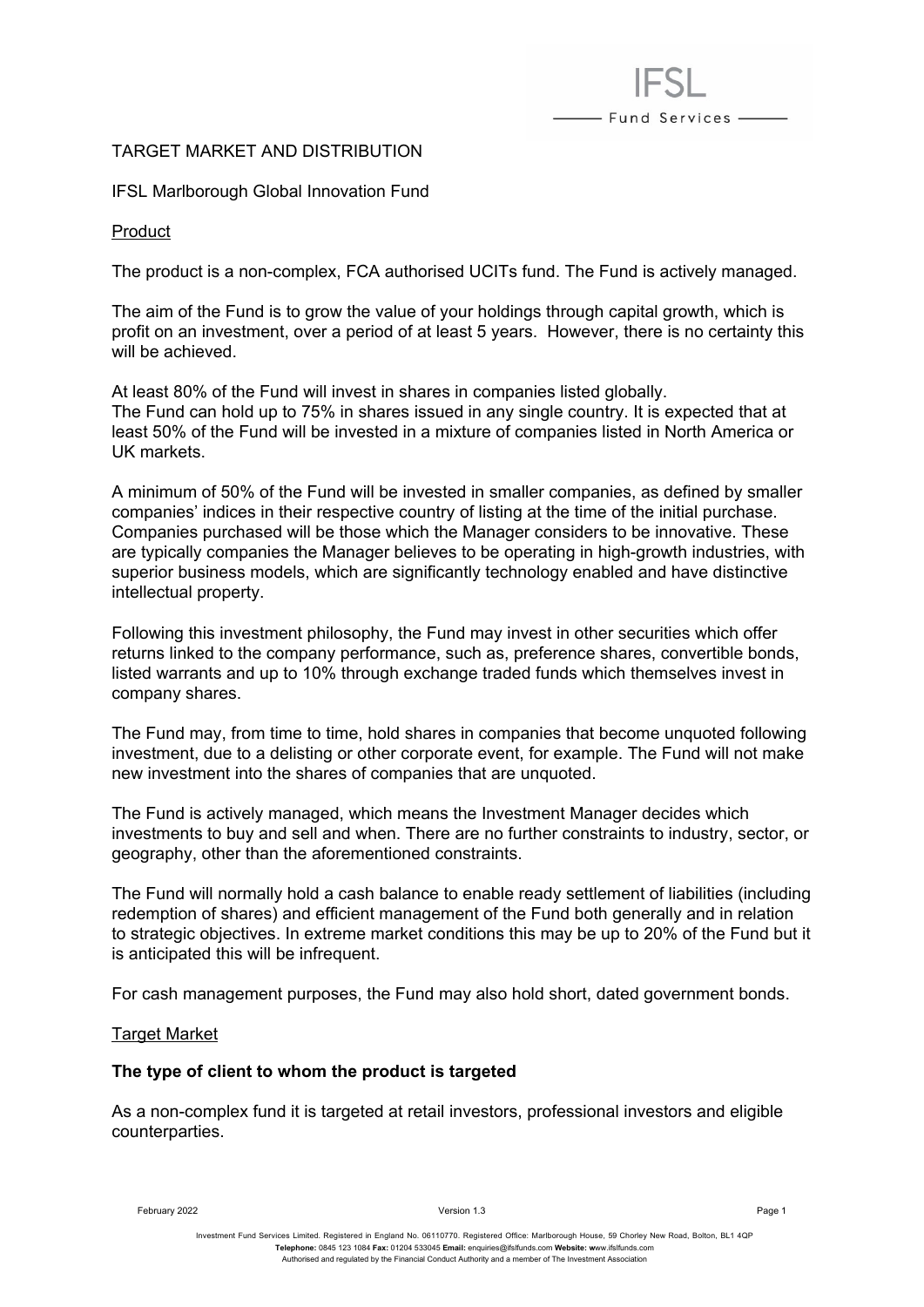This fund is suitable for the basic investor. Investment experience is not a necessity however a basic understanding of the kind of underlying investments of the scheme is important. It has no complex features or guarantees in place that would require more than a basic understanding of investment markets or instruments.

- Fund Services -

Investors should read the Key Investor Information document which is intended to help investors understand the nature and risk of investing in this fund.

Investors are also advised to read the fund's prospectus which contains details on the objectives, investment strategies, risk, distribution policy, fees, expenses and Fund Management.

## **Clients' financial situation, with a focus on the ability to bear losses**

Clients should be prepared to commit to their investment for the long term or risk losing part of their investment in the short to medium term. The minimum investment horizon should be greater than five years.

Investors will have no risk of loss greater than their invested amount. As a fund with exposure to financial instruments investors should be aware that the potential exists for a total loss of assets and should therefore be able to bear such losses. However, the fund will be managed in such a way to reduce this risk considerably.

## **Clients' risk tolerance and compatibility of the risk/reward profile of the product with the target market**



This Fund has been measured as 6 because its investments have experienced high volatility in the past. The Fund's volatility is affected by various risks.

The Fund is therefore compatible with clients who have a high-risk tolerance. They should be willing to accept price fluctuations in exchange for the opportunity of higher returns.

Perceptions of risk will vary from person to person. The risk tolerance identified here refers to a fund which invests in such a way as to maintain moderate to high volatility. It will not take significant positions in individual financial instruments or invest in highly speculative assets.

### **Clients' objectives and needs**

The client's objectives should be in line with the Fund's investment objective, which is to generate capital growth over the longer term (5 years +) by gaining exposure to an adventurous mix of assets.